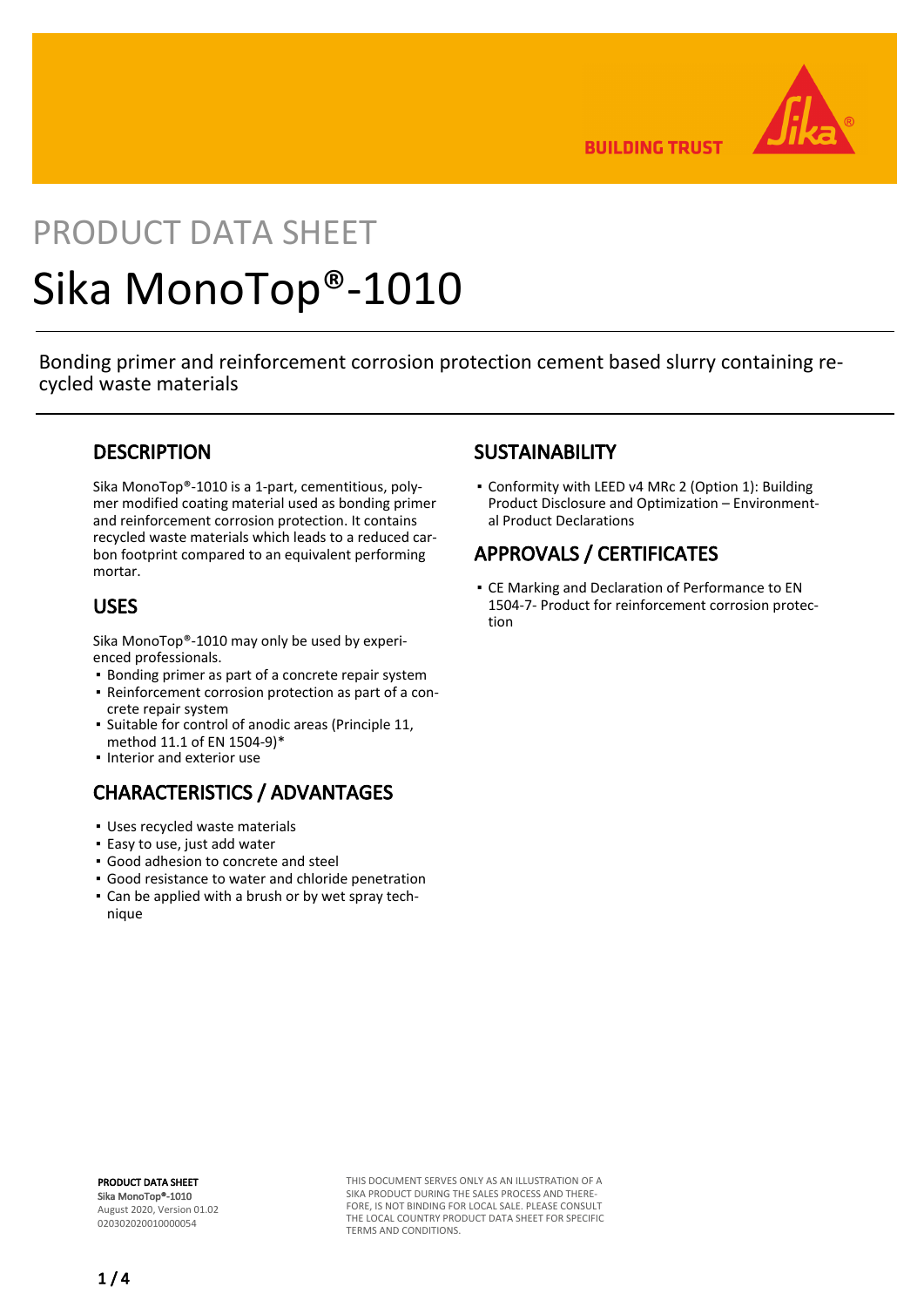## PRODUCT INFORMATION

| Composition                  | Portland cement, cement replacement, re-dispersible polymer powder, se-<br>lected aggregates and additives                                                        |               |
|------------------------------|-------------------------------------------------------------------------------------------------------------------------------------------------------------------|---------------|
| Packaging                    | 25 kg bag<br>Refer to current price list for packaging variations.                                                                                                |               |
| Appearance / Colour          | Grey powder                                                                                                                                                       |               |
| <b>Shelf life</b>            | 12 months from date of production                                                                                                                                 |               |
| <b>Storage conditions</b>    | Product must be stored in original, unopened and undamaged packaging in<br>dry conditions at temperatures between +5 °C and +35 °C. Always refer to<br>packaging. |               |
| Soluble chloride ion content | $\leq 0.01 \%$                                                                                                                                                    | (EN 1015-17)) |
| <b>Product declaration</b>   | Pass                                                                                                                                                              | (EN 1504-7)   |

## TECHNICAL INFORMATION

| Compressive strength                   | ~50 MPa after 28 days           | (EN 12190) |
|----------------------------------------|---------------------------------|------------|
| Tensile adhesion strength              | $\approx$ 2,0 MPa after 28 days | (EN 1542)  |
| Shear adhesion strength                | Pass                            | (EN 15184) |
| Diffusion resistance to water vapour   | $^{\sim}$ 100 µH <sub>2</sub> O |            |
| Diffusion resistance to carbon dioxide | $\approx$ 1200 µCO <sub>2</sub> |            |
| <b>Corrosion test</b>                  | Pass                            | (EN 15183) |
| <b>SYSTEMS</b>                         |                                 |            |

| System structure | of:                                              | Sika MonoTop®-1010 is part of the range of Sika Mortars and comprising<br><b>Bonding Primer/ Reinforcement Corrosion Protection</b> |  |
|------------------|--------------------------------------------------|-------------------------------------------------------------------------------------------------------------------------------------|--|
|                  | Sika MonoTop®-1010                               | Reduced carbon footprint                                                                                                            |  |
|                  | <b>Repair Mortar</b><br>Sika MonoTop®-4012       | Reduced carbon footprint                                                                                                            |  |
|                  | Smoothing/levelling mortar<br>Sika MonoTop®-3020 | Reduced carbon footprint                                                                                                            |  |

## APPLICATION INFORMATION

| <b>Mixing ratio</b>  | For brush application<br>For spraying application                                                                                                                                                                                   | $\approx$ 5,25 L water (21 %) per 25 kg bag<br>~5,0 L water (20 %) per 25 kg bag                                                                                                                                             |
|----------------------|-------------------------------------------------------------------------------------------------------------------------------------------------------------------------------------------------------------------------------------|------------------------------------------------------------------------------------------------------------------------------------------------------------------------------------------------------------------------------|
| Fresh mortar density | $^{\sim}$ 2,0 kg/l                                                                                                                                                                                                                  |                                                                                                                                                                                                                              |
| Consumption          | <b>Bonding Primer</b><br><b>Reinforcement Corrosion Protection</b>                                                                                                                                                                  | $\approx$ 1,5–2,0 kg of powder per m <sup>2</sup> per 1<br>mm layer thickness<br>Depends on substrate roughness<br>and thickness of layer applied.<br>$\sim$ 2,0 kg of powder per m <sup>2</sup> per 1 mm<br>layer thickness |
|                      | Consumption depends on the roughness and absorbency of the substrate.<br>This figure is theoretical and does not allow for any additional material due<br>to surface porosity, surface profile, variations in level or wastage etc. |                                                                                                                                                                                                                              |
| Yield                | $^{\sim}$ 14,3 L per 25 kg of powder                                                                                                                                                                                                |                                                                                                                                                                                                                              |



PRODUCT DATA SHEET Sika MonoTop®-1010

August 2020, Version 01.02 020302020010000054



**BUILDING TRUST**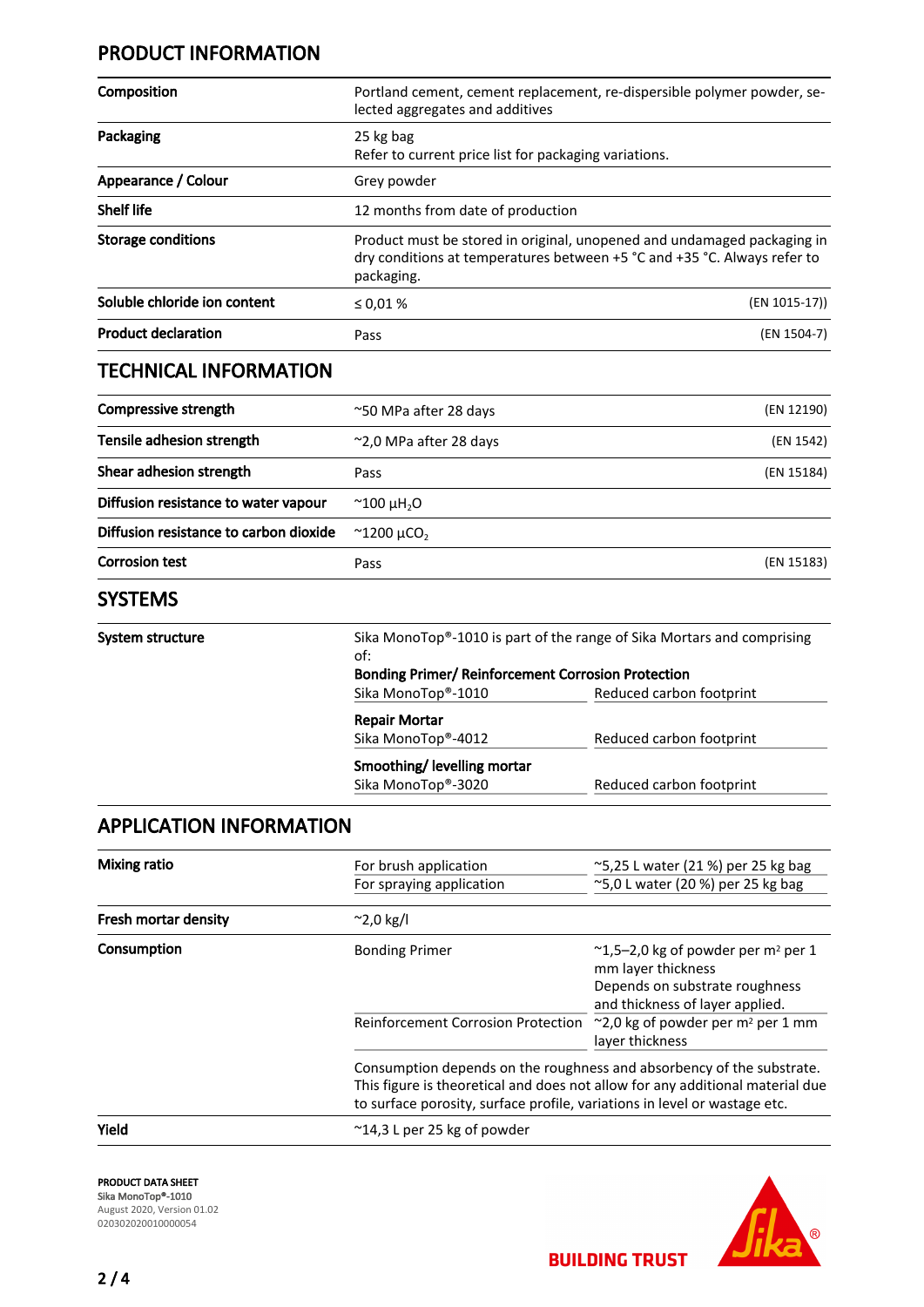| Layer thickness             | Bonding primer: sufficient to coat the concrete surface in a thin layer filling<br>pores and voids.<br>Reinforcement: corrosion protection - 2 mm minimum thickness. |  |
|-----------------------------|----------------------------------------------------------------------------------------------------------------------------------------------------------------------|--|
| Ambient air temperature     | +5 °C min. / +30 °C max                                                                                                                                              |  |
| Substrate temperature       | +5 °C min. / +30 °C max                                                                                                                                              |  |
| Pot Life                    | ~90 minutes for 20 % water (machine applied)<br>~120 minutes for 21 % water (manual application)                                                                     |  |
| Waiting time to overcoating | Apply concrete repair mortar wet on wet onto bonding primer.<br>Apply concrete repair mortar wet on dry onto reinforcement corrosion<br>protection.                  |  |

## APPLICATION INSTRUCTIONS

#### SUBSTRATE QUALITY / PRE-TREATMENT

#### Concrete

The concrete must be thoroughly clean, free from dust, loose material, surface contamination and materials which reduce bond or prevent suction or wetting by repair materials. De-laminated, weak, damaged and deteriorated concrete and where necessary sound concrete must be removed by suitable means. Ensure sufficient concrete is removed from around corroded reinforcement to allow cleaning for corrosion protection (where required) and compaction of the repair material.

#### Steel reinforcement

Rust, scale, mortar, concrete, dust and other loose and deleterious material which reduces bond or contributes to corrosion must be removed. Surfaces must be prepared using abrasive blast cleaning techniques or high pressure water-blasting to Sa 2 (ISO 8501-1). Reference must be made to EN 1504-10 for specific requirements\*.

#### MIXING

Mix with a low speed (<500 rpm) electric single or double paddle mixer or by hand for small quantities. Pour the recommended water quantity in a suitable mixing container. While stirring slowly, add the powder to the water and mix thoroughly for at least for 3 minutes.

#### APPLICATION

#### Bonding primer

Thoroughly pre-wet the prepared substrate a recommended 2 hours before application. Keep the surface wet and do not allow to dry. Before application remove excess water e.g. with a clean sponge. The surface must appear a dark matt appearance without glistering. Surface pores and voids must not contain water. Using a suitable clean brush, roller or suitable spraying equipment, cover the substrate in a thin layer filling all unevenness, pits and voids.

#### Reinforcement corrosion protection

Using a suitable clean brush or spraying equipment, apply a first coat to cover the reinforcement bars  $\sim$ 1 mm thick. When first coat is finger nail hard, apply a second layer ~1 mm thick. If using a spray method, protect substrate from excessive over-spray. Wait un-

PRODUCT DATA SHEET Sika MonoTop®-1010 August 2020, Version 01.02 020302020010000054

til completely dry before applying repair mortar.

### CURING TREATMENT

Reinforcement corrosion protection: protect fresh coating immediately from premature drying and contamination using an appropriate curing method.

#### CLEANING OF EQUIPMENT

Clean all tools and equipment with water immediately after use. Hardened material can only be mechanically removed.

## FURTHER INFORMATION

- Sika Method Statement: Concrete Repair Using Sika MonoTop® System
- **EN 1504-7 Reinforcement corrosion protection**

## IMPORTANT CONSIDERATIONS

- Avoid application in direct sun and/or strong wind and/or rain.
- Do not add water over recommended dosage.
- Apply only to stable, prepared substrates.

## BASIS OF PRODUCT DATA

All technical data stated in this Data Sheet are based on laboratory tests. Actual measured data may vary due to circumstances beyond our control.

## LOCAL RESTRICTIONS

Note that as a result of specific local regulations the declared data and recommended uses for this product may vary from country to country. Consult the local Product Data Sheet for exact product data and uses.

## ECOLOGY, HEALTH AND SAFETY

For information and advice on the safe handling, storage and disposal of chemical products, users shall refer to the most recent Safety Data Sheet (SDS) containing physical, ecological, toxicological and other safety-related data.



**BUILDING TRUST**